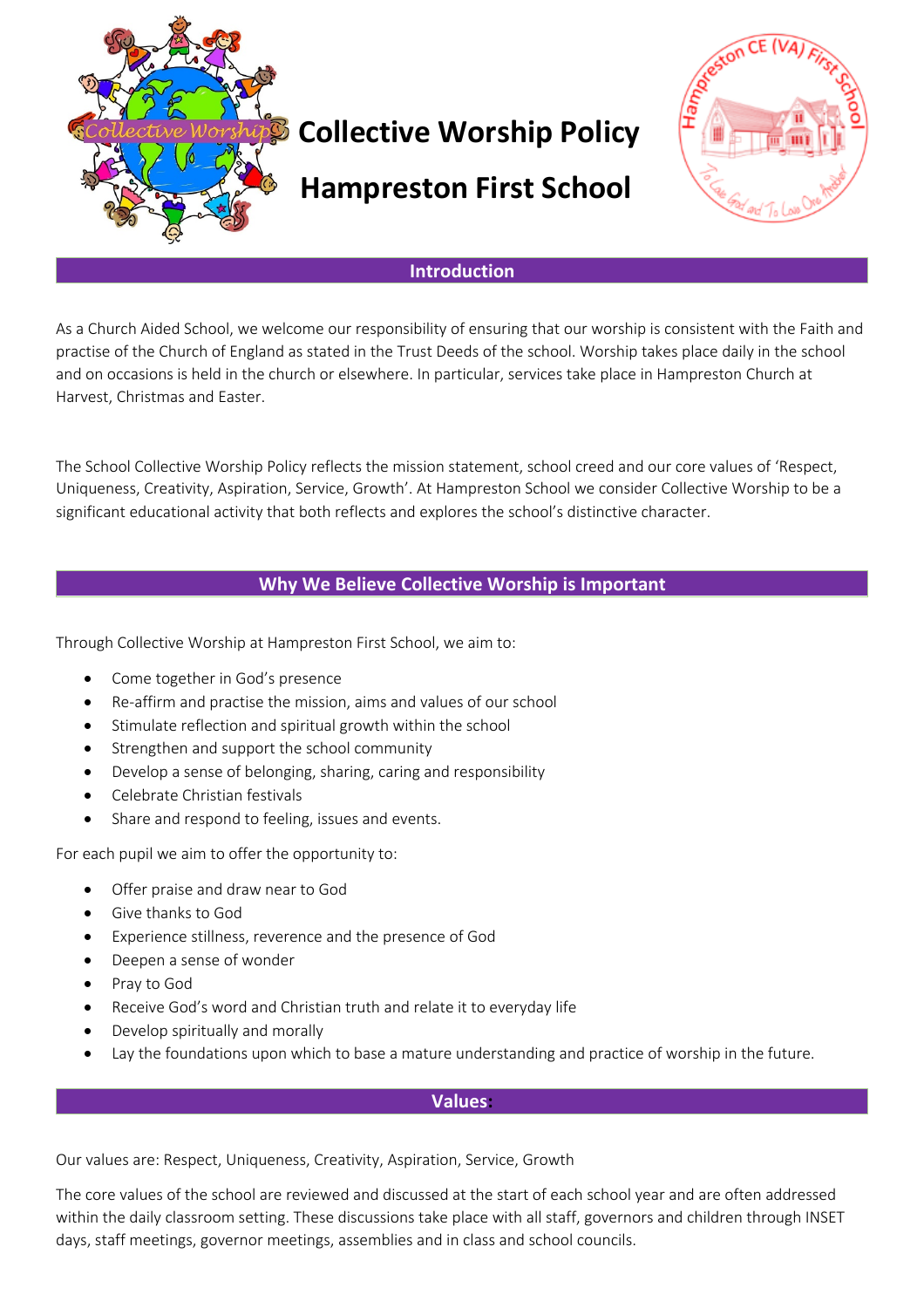Our six core values are displayed prominently, discussed frequently, and are demonstrated throughout the life of the school:

- · In our talks with children on the playground and in class
- · As themes and focus topics in our Creative Curriculum
- · In teacher-led and pupil-led assemblies
- · Through our charity work and our contribution to the local and global community

#### THE THREE RS: RESPECT, RELIABILITY, RESPONSIBILITY

Pupils and staff are expected to attend acts of worship, but respect is always shown for each individual's faith.

#### **How do we approach worship?**

Our Collective Worship will:

- Allow time for thought and quite reflection
- Provide an environment in which worship and the opportunities listed above can take place
- Be inclusive and use explanations and language which are appropriate to the ages, abilities and background of pupils
- Promote understanding and feelings of awe, wonder, love and service towards God, the world and other people
- Provide opportunities for pupil involvement

### **Organisation**

Our Collective Worship Policy is part of our RE Policy. We meet every day as a whole school for collective worship and part of that time is devoted to RE teaching. We are mindful of the model of 'gathering', 'engaging', 'responding' and 'sending' as recommended by the Diocese.

Our collective worship planning provides a focus for worship and is made available to all who lead an act of worship.

## **Daily Acts of Worship**

Our 'Philosophy for children question of the week' is displayed in the hall. It relates to the collective worship theme and is referred to throughout the week.

The whole school meets for collective worship every morning.

Monday - Head Teachers Collective Worship

Tuesday - Picture News Collective Worship led by teaching staff which is supported by a PowerPoint and question for the children to explore based on the news of the world.

Wednesday - Act of worship led by the church team

Thursday – Singing together, although this is primarily a time for singing hymns and songs of praise, there is also time for prayer and reflection.

Friday – Celebration Collective Worship led by the SLT. This is for the whole school, including support staff to meet together for this special act of worship which is a celebration of achievement. Children are given work of the week certificates and birthday cards. This is a time to give thanks and praise God.